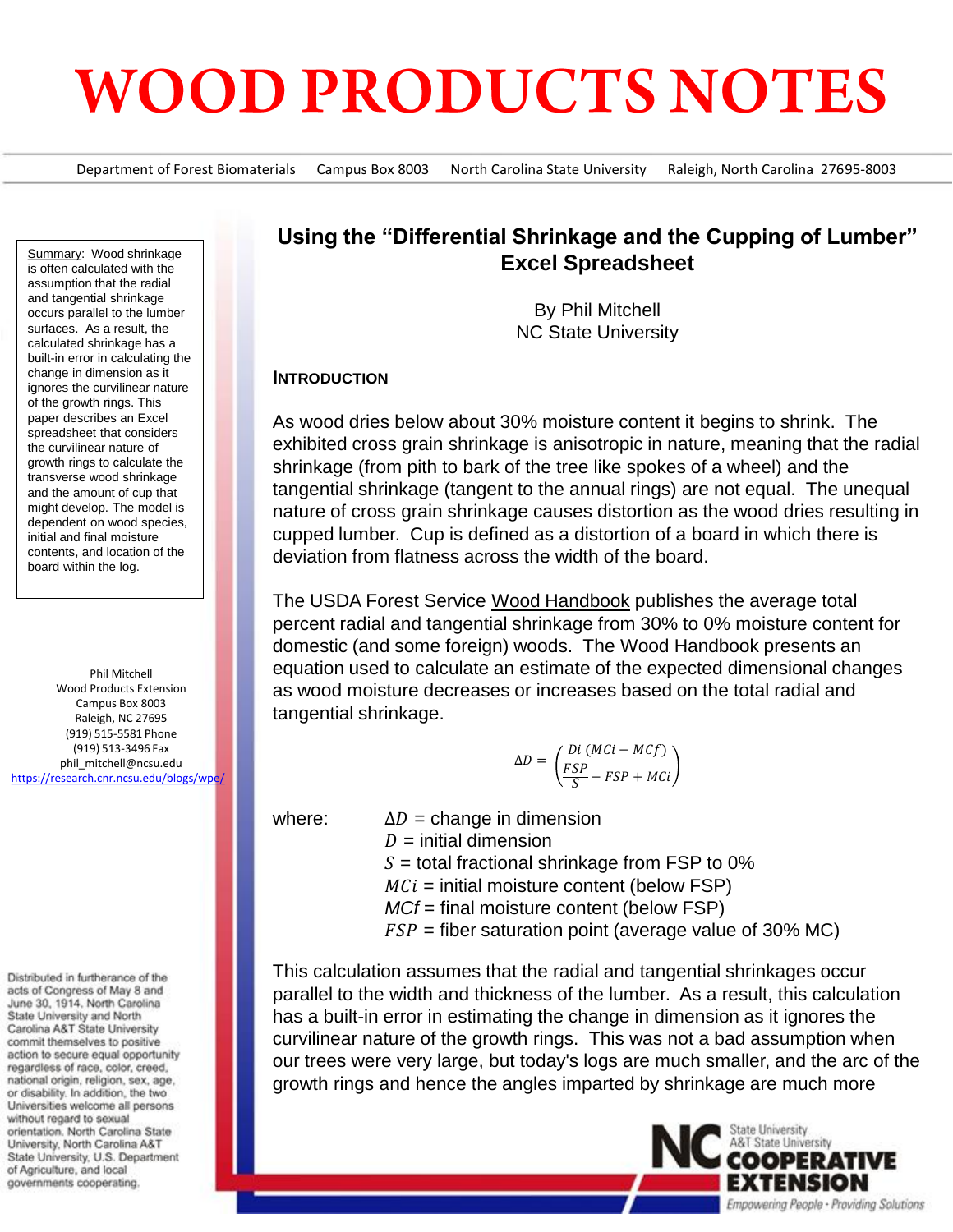significant. If the board is not held flat, the natural tendency of shrinkage that is not parallel to the board surfaces will be cup. This equation does not predict the amount of cup.

An Excel spreadsheet was developed that will allow the user to predict cup and shrinkage by considering the tangential and radial shrinkage components that generally exist in across the grain dimensions in today's lumber. The spreadsheet model was designed to be easy-to-use and will estimate the maximum amount of cup possible if the lumber were not restrained during the change in moisture content. The approach used does not include visco-elastic and mechano-sorptive effects that could reduce the amount of cup, hence the results can be considered as a worst case scenario (as if the wood were dried without external restraint).

### **INSTRUCTIONS**

This spreadsheet uses polar geometry to calculate the distortion caused by radial and tangential shrinkage. Using a polar coordinate system to model radial and tangential shrinkage accounts for the curvilinear nature of the radial shrinkage imparted by the growth rings and hence approximates the actual shrinkage of the material. In addition, using this method allows the modeling of cup (or crown).

#### Input

The user needs to input only 8 pieces of information:

- 1 Initial Board Width (x-axis dimension, or left to right on screen)
- 2 Initial Board Thickness (y-axis dimension, or up and down on screen)
- 3 X Cartesian coordinates of the board center
- 4 Y Cartesian coordinates of the board center
- 5 Initial Moisture Content (%)
- 6 Final Moisture Content (%)
- 7 Species of wood (indicate in drop down list)
- 8 Diameter of the log

This information is required on the tab named "Input Output". The text of those spreadsheet cells that require information is red to help the user focus on the input data needed. For board dimensions, location, and diameter of log, the user can use any units consistently throughout (that is, input can be all in inches or all in centimeters, etc.).

### **Output**

The spreadsheet program outputs thirteen pieces of information and also generates two graphical representations of the cupped (or crowned) board. The numerical results are shown in blue font. A brief description of the output information follows:

1 - Total Radial Shrinkage for Species (%) – the percent total radial shrinkage for the designated species from FSP to 0 percent moisture content as reported in the Wood Handbook.

2 - Total Tangential Shrinkage for Species (%) – the percent total tangential shrinkage for the designated species from FSP to 0 percent moisture content as reported in the Wood Handbook.

3 - Final Board Average Width – for the board at final moisture content, the average distance between 5 pairs of points that were originally located opposite each other on the edges of the board.

4 - Final Board Average Thickness – for the board at final moisture content, the average distance between 11 pairs of points that were originally located opposite each other on the faces of the board.

5 - Average Width Dimension Change – the mathematical difference between the Initial Board Width and the Final Board Average Width.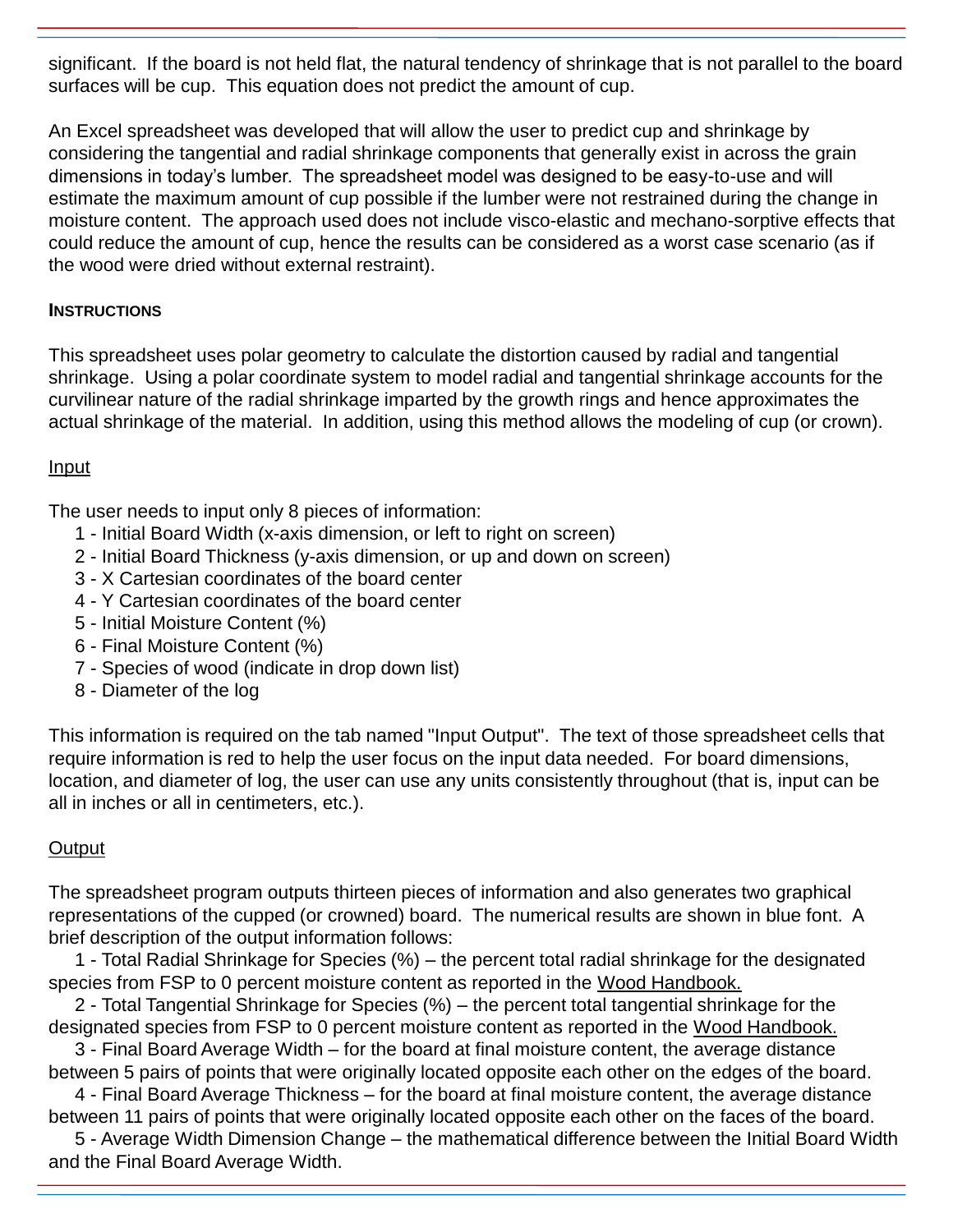6 - Average Thickness Dimension Change – the mathematical difference between the Initial Board Thickness and the Final Board Average Thickness.

7 – Actual Board Width % Dimension Change – the actual percent change in board width from the width at initial MC to the width at final MC.

8 – Actual Board Thickness % Dimension Change – the actual percent change in board thickness from the thickness at initial MC to the thickness at final MC.

9 - % Actual Width Shrinkage Value Exhibited – comparable to the Total Radial Shrinkage (#1 above) for flatsawn lumber, this is calculated total width shrinkage expected from FSP to 0 percent moisture content.

10 - % Actual Thickness Shrinkage Value Exhibited – comparable to the Total Tangential Shrinkage (#2 above) for flatsawn lumber, this is calculated total thickness shrinkage expected from FSP to 0 percent moisture content.

11 - Magnitude of Flatness – a qualitative assessment of how much cup is present. If the amount of cup is less than 1/32 inch, the response is "Board is Flat". If the calculated cup is 1/32 inch or greater, the response is either "Board is Cupped" or the "Board is Crowned", the former resulting when the top face corners are higher than the center and the latter result if the top face center is higher than the corners.

12 - Valley to Peak Distance – this is the distance between the highest and lowest points on the top face of the board, and is the value upon which #11 is determined.

13 - Planed Board Thickness – this is the minimum distance between the top and bottom face of the board and as such represents the maximum planed thickness at the final moisture content.

#### An Example

Table 1 presents an example of the previously mentioned input variables and summarizes the model results and illustrates the output for a flatsawn southern red oak board that was originally 1" x 10" when sawn green. The x- and y-coordinates of 0 and 12 locate the center of the green board 12 units ( $y =$ 12) directly above the pith  $(x = 0)$ , hence it is a flatsawn board. The initial moisture content is 30% and the final moisture content has been set at 7%. The species selected is Southern Red Oak (Oak, S. Red), and has been sawn from a log having a diameter of 30.

The first two lines of output variables shown in Table 1 are the published percent total tangential (11.3) and radial shrinkage (4.7) from the green to the oven dry condition for the selected species. The next two rows of output give the average final board width (9.16) and thickness (0.96) after shrinkage has occurred in the same units as provided for the original board. This is followed by the average dimension change in width (-0.84) and thickness (-0.04). The output includes the actual board percent dimensional change for both width (-8.42) and thickness (-3.91) for the moisture change from 30 to 7%. This pair reflects the actual percent shrinkage based on the initial and final moisture content the user entered. The program also calculates the total average percent shrinkage exhibited, for both the board width (10.98) and thickness (5.10). These two values represent the total shrinkage if dried to the ovendry condition. This output pair can be compared to the published values for the total radial and tangential shrinkage for the modeled species, and differ due to the curvature of the growth rings and natural variability. Thus they are in near agreement with either flatsawn or quartersawn boards (annual rings are approximately perpendicular to the wide face of the board) that are distant from the pith, as shown for the flatsawn board (Table 1) whose exhibited total average percent width shrinkage was 10.98 and exhibited total average percent thickness shrinkage was 5.10.

In addition, the output provides a qualitative assessment of cup. In this example, the program tells us the "Board is Cupped", having 1/32-inch or more of cup (0.03125 inch). The valley to peak distance, in this case 0.094 inches, is the distance between the highest and lowest points on the top face of the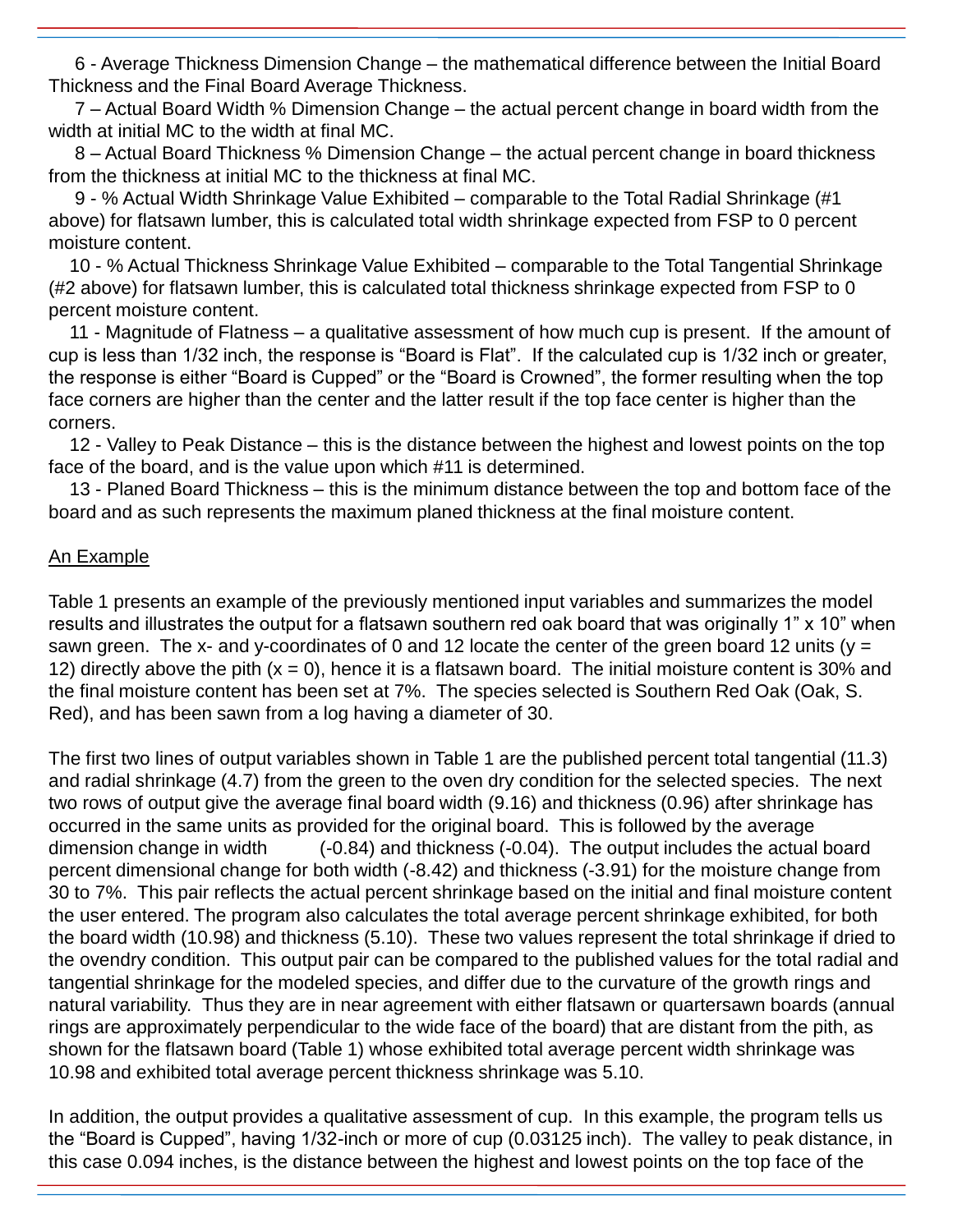board, and is the value upon which the qualitative assessment of cup is determined. The maximum planed board thickness, 0.863-inches in this example, is an estimate of the board thickness at final moisture content if all cup is removed in the planer, and is the minimum distance between the top and bottom of the board.

| <b>Input Variables</b>                           | <b>Flatsawn Board</b> |
|--------------------------------------------------|-----------------------|
| Initial Board Width                              | 10                    |
| <b>Initial Board Thickness</b>                   | 1                     |
| X and Y Coordinates of Board Center              | 0, 12                 |
| Initial Moisture Content (%)                     | 30                    |
| Final Moisture Content (%)                       | 7                     |
| Species of Wood                                  | Oak, S. Red           |
| Diameter of Log                                  | 30                    |
|                                                  |                       |
| <b>Output Variables</b>                          |                       |
| % Total Tangential Shrinkage for Species         | 11.3                  |
| % Total Radial Shrinkage for Species             | 4.7                   |
| Final Board Avg. Width                           | 9.16                  |
| Final Board Avg. Thickness                       | 0.96                  |
| Average Width Dimension Change                   | $-0.84$               |
| Average Thickness Dimension Change               | $-0.04$               |
| Actual Board Width % Dimension Change            | $-8.42$               |
| <b>Actual Board Thickness % Dimension Change</b> | $-3.91$               |
| % Average Width Shrinkage Value Exhibited        | 10.98                 |
| % Average Thickness Shrinkage Value Exhibited    | 5.10                  |
| <b>Magnitude of Flatness</b>                     | Board is Cupped       |
| Valley to Peak Distance (inches)                 | 0.094                 |
| Maximum Planed Board Thickness (both sides)      | 0.863                 |
|                                                  |                       |

#### **Table 1. Example of model input and output variables.**

#### **LIMITATIONS**

There are several limitations to this shrinkage and cup estimation model which are listed here:

- The published average tangential and radial shrinkage values have been used in this model. Shrinkage actually varies between trees of the same species, within trees, and even within growth rings. Model results are therefore likely to differ from actual samples.

- The model approximates growth rings as being circular. Actual growth rings generally deviate from being perfect circles.

- Juvenile wood or abnormal (compression and tension) wood is not considered in the model. Also, sloping grain or cross grain is not taken into account.

- A uniform moisture content is assumed throughout the wood, both in the initial and final states.

- Modeling of cup assumes that the wood is free of any restraint and that the wood is completely an elastic material. Hence the model does not consider internal restraints generated by drying stresses, nor does it consider external restraints such as top loading weight typically present in stacked lumber. For wood in service the model does not consider restraints provided by glue, nails, or T&G (tongue and groove) installations. The calculated value of cup represents the potential maximum amount of cup if these forces are absent.

- Although the model produces error warnings if the user inputs an initial moisture content greater than 30%, or a negative final moisture content, the program will (erroneously) calculate an answer.